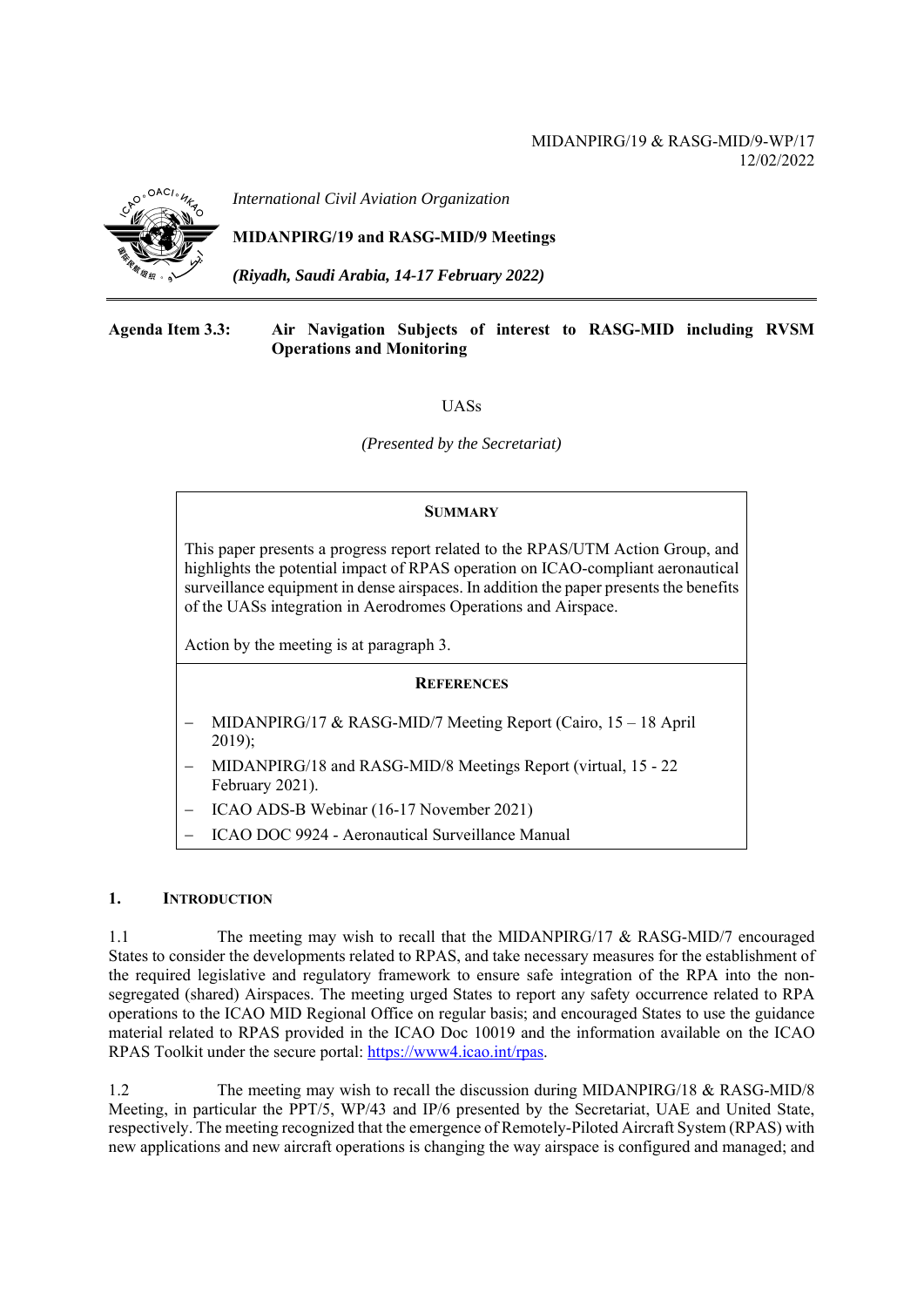### MIDANPIRG/19 & RASG-MID/9-WP/17

- 2 -

States are facing an increasing challenge to ensure safe integration of the RPAS into the non-segregated (shared) Airspace.

1.3 The meeting agreed that overall, the available guidance material for UTM implementation offers a basic starting point, while the rapid growth of RPAS creates an urgency for the States to plan and start the implementation of their UTM systems.

1.4 Based on the above, the meeting agreed to the establish an Action Group to strengthen the collaboration between States and stakeholders for an orderly growth of unmanned air traffic; and to provide necessary guidance to States related to Unmanned Traffic Management (UTM) and agreed to the following Decision:

## *PIRG/RASG MID DECISION 1: RPAS/UTM ACTION GROUP*

*That, the RPAS/UTM Action Group be:* 

- *a) established to support the development of UTM Capabilities in the MID Region, harmonize the integration of RPAS/UAS operation and provide feedback to the ATM SG, ASRG and SEIG; and*
- *b) composed of the Chairpersons of the ATM SG, ASRG and SEIG; and* 
	- *Mr. Mohamed Zainal from Bahrain*
	- *Mr. Ahmed Saeid and Ehab Raslan from Egypt*
	- *Mr. Ali Aezami from Iran*
	- *Mr. Nedal Raboey, and Mr. Alwaleed Alenezi from Saudi Arabia*
	- *Mr. Mohammed Khamis Al Baloushi from UAE*
	- *Ms. Elisabeth Walker and Mr. Chris Swider from FAA*
	- *Mr. Benjamin Ivers from Boeing*
	- *Ms. Sharron Caunt, Mr. Jihad Faqir and Ms. Zainab Khudhair from IATA*
	- *Mr. Shayne Campbell from CANSO*
	- *ICAO MID*

1.5 The meeting agreed that the above Decision would be revisited by MIDANPIRG/19 to assess the need for the establishment of an RPAS/UTM Task Force based on the progress made and the latest developments.

### **2. DISCUSSION**

2.1 The meeting may wish to note the increased need to safely integrate the operations of UAS in the civil aviation framework, by introducing relevant regulations and operational requirements of the different UAS applications. New types of flight profiles and performance criteria is assumed by the UAS operations is not accommodated by the current airspace modelling and Air Traffic Management principles.

2.2 The meeting may wish to note, that there was no progress related to the activities of the RPAS/UTM Action Group established by MIDANPIRG/18, due to other higher priorities and COVID-19 related issues.

2.3 The meeting may wish to recall the operational benefits of the different applications of UAS; benefiting from the advantages of the operational costs of the remotely operated or autonomous system. And the different services that UAS provides including, but not limited to, aerial inspection and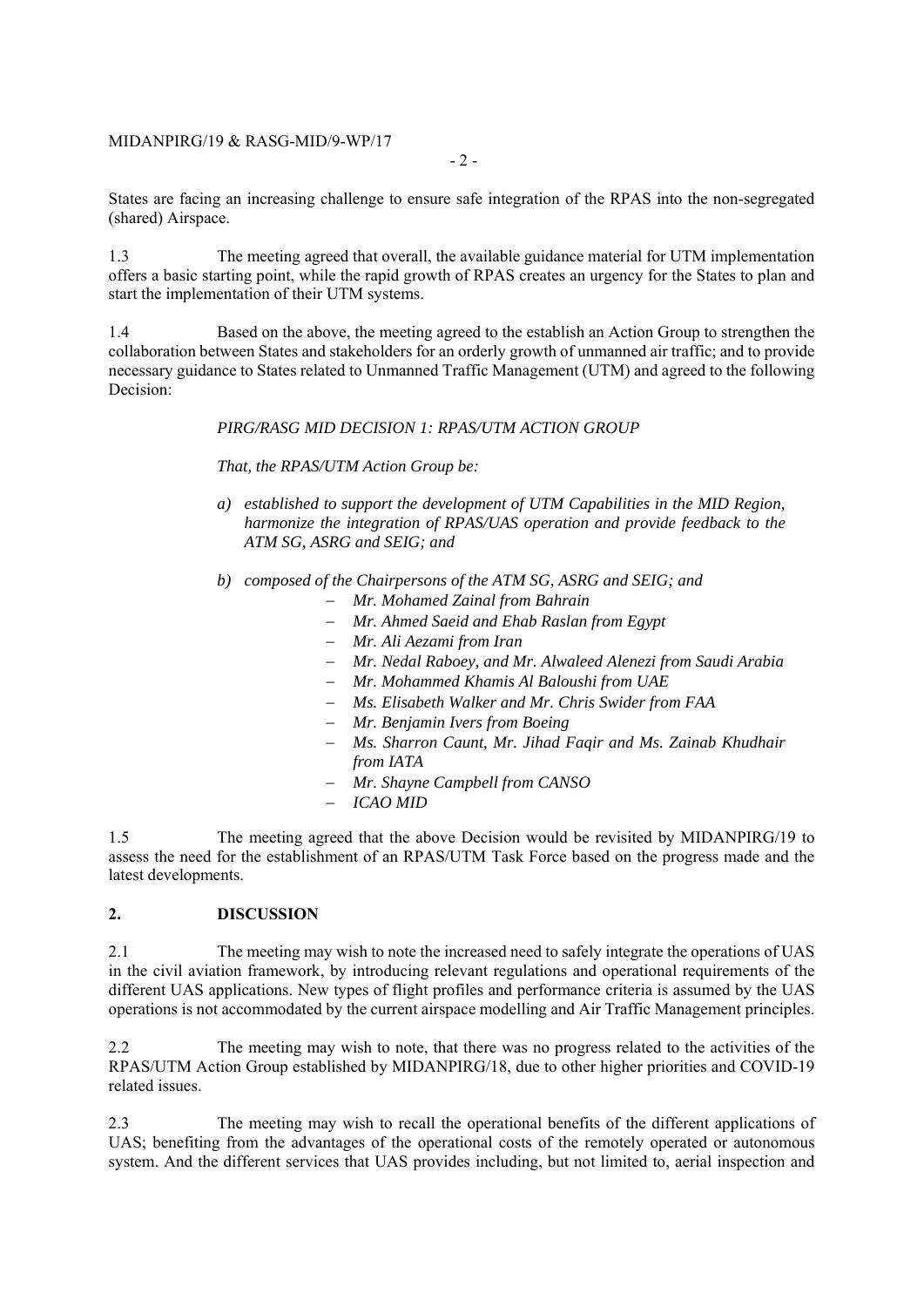- 3 -

surveillance, Search and Rescue operations and NAVAIDs calibration. And other non-aviation related operations including remote sensing, civil infrastructure inspection, delivery services, security and surveillance, precision agriculture, etc.

2.4 However, the increased demand is leading to an increase in airspace infringements, by the unauthorised RPAS operations which are introducing an increased safety and security hazard noticeable across the Region and worldwide, impacting the civilian airspaces, aerodromes and the related infrastructure.

2.5 The meeting may wish to note that ICAO MID has included on its Work Programme for the year 2022:

- a) The Civil-Military Cooperation Webinar  $(13 16)$  Jun 2022) which includes in its tentative agenda the Drones - Airspace Management Applications; and
- b) Drone Symposium (Casablanca, 7 9 Dec 2022).

2.6 Failure to address the need for UTM will result in uncontrolled UAV traffic growth with associated uncoordinated operational management and splintered system implementation

2.7 The meeting may wish to note the increased number of un-peaceful operations related to drones report in the Region, which been frequently reported during the recent period.

# *RPAS Operation impact on Aaeronautical Surveillance Equipment*

2.8 The ADS-B Webinar addressed the issue of 1090 MHz congestion, the increasing density of ground-based and on-board surveillance systems using the 1030/1090 MHz frequencies is currently raising concerns on congestion of 1090 MHz and shortage of 24-bit aircraft addresses. The rapid growth in the number of unmanned aircraft (UA) is making those concerns more severe. Ultimately it may result in a reduction to the overall performance of ACAS as well as the SSR/MLAT and ADS-B systems.

2.9 The meeting may wish to note that even low power transmission from large number of UAs can reduce ADS-B coverage range. Several studies indicated that key parameters are RPAS ADS-B transmission power and RPAS traffic density, so widespread ADS-B equipage by RPAS does not appear to be a feasible alternative.

2.10 The 24-bit aircraft address scheme was not designed for a very large number of aircraft, based on projected growth of UAs numbers, it will be impossible to accommodate all UA in the current scheme.

2.11 In some situations UA may require a 24-bit aircraft address, for instance if the UA fly in controlled airspace or in proximity to traditional manned aircraft. States will need to evaluate such situations on a case-by-case basis when receiving a new aircraft address application from the UA community. in cases where UA are not required to equip with ICAO-compliant aeronautical surveillance equipment, States should not allocate 24-bit aircraft addresses.

#### *UASs Integration in Aerodrome Operations*

2.12 The meeting may wish to note that Unmanned Aircraft Systems are viable tools for commercial or non-recreational purposes as UASs can enhance the efficiency of the Aerodrome operations, with minimal impact on them. The meeting may wish to highlight that public and private authorities are